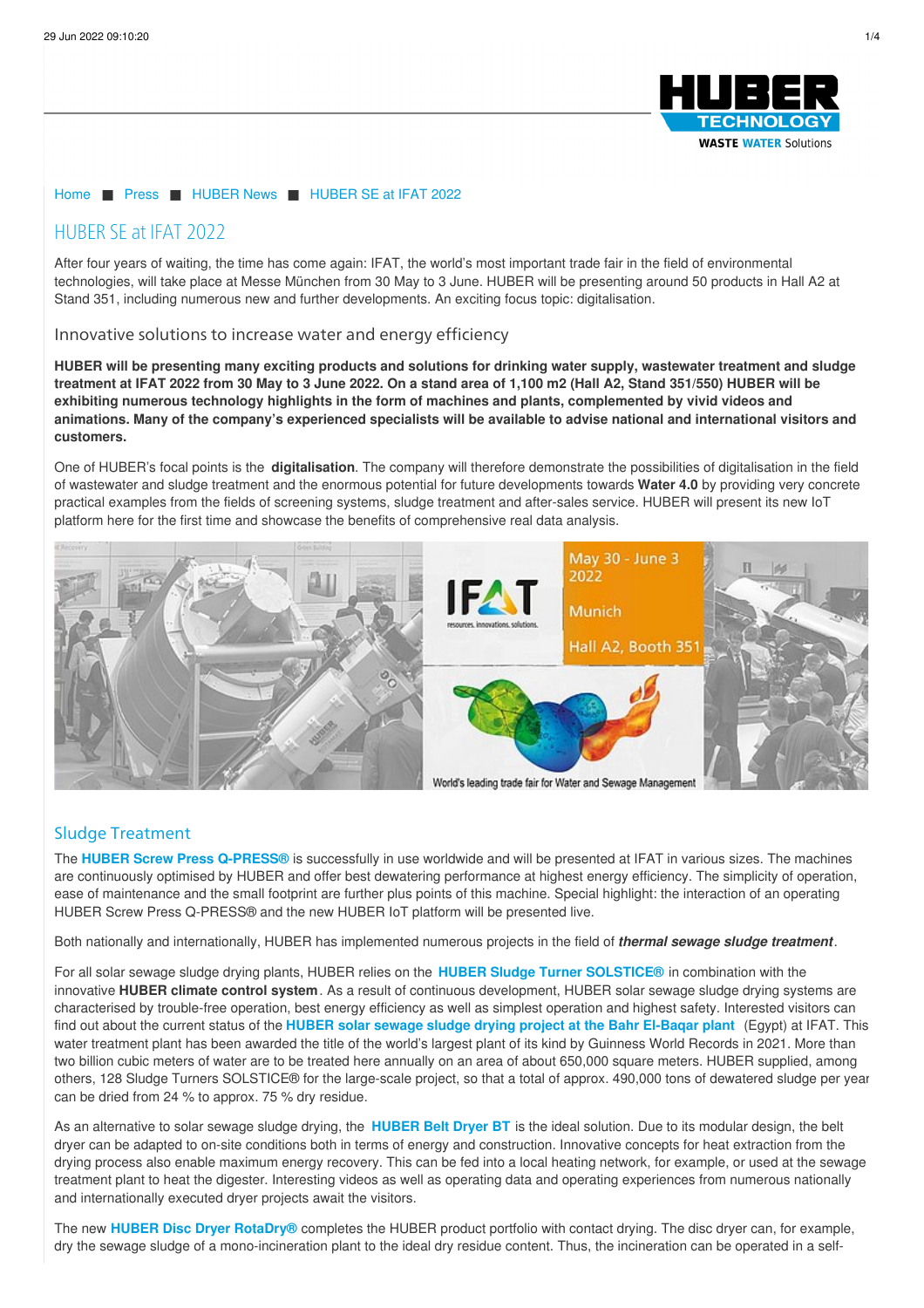#### 29 Jun 2022 09:10:20 2/4

sustaining and energy-efficient way. The excess steam from the electricity production is used as heating medium. A reliable condensate removal system, innovative control and optimised feeding make the HUBER Disc Dryer RotaDry® the perfect sewage sludge dryer for subsequent incineration.

The final step of thermal sludge utilisation is provided by the **[sludge2energy](/solutions/sludge-treatment/thermal-utilisation.html) process** of sludge2energy GmbH. sludge2energy GmbH, a joint venture of HUBER SE and WTE Wassertechnik GmbH, will also present its solutions for mono-incineration of sewage sludge at the HUBER stand. The first operating experiences of the **sewage sludge [mono-incineration](/huber-report/ablage-berichte/sludge-treatment/la-costruzione-dellimpianto-di-incenerimento-dei-fanghi-di-depurazione-di-halle-lochau-e-gia-a-buon-punto.html) plant in Halle-Lochau** , which was planned and built by slude2energy GmbH, are likely to meet with particular interest among trade visitors. In addition, other current projects of sludge2energy GmbH for the mono-incineration of sewage sludge will be presented.

#### Mechanical Wastewater Treatment

As the global market leader in mechanical wastewater treatment, HUBER will of course also show the latest developments in the field of *screening systems*.

In addition to the latest version of the world-renowned **HUBER Multi-Rake Bar Screen [RakeMax®](/products/screens-and-fine-screens/perforated-plate-and-bar-screens/huber-multi-rake-bar-screen-rakemaxr.html)** , which will be on show in the different versions RakeMax® HF, RakeMax® J and RakeMax® Hybrid, other proven HUBER screens will be exhibited: the **HUBER Bel**t **Screen EscaMax®**, **HUBER Coarse Screen [TrashMax®](/products/screens-and-fine-screens/perforated-plate-and-bar-screens/huber-coarse-screen-trashmaxr.html)**, **HUBER Band Screen [CenterMax®](/products/screens-and-fine-screens/rotamatr-screens/huber-rotary-drum-fine-screen-perforated-plate-screen-rotamatr-ro2-rpps-star.html)** and the **HUBER Rotary Drum Fine Screen ROTAMAT®** systems.

For the first time, HUBER will showcase its newly developed **HUBER Multi-Rake Bar Screen [RakeMax®](/products/screens-and-fine-screens/perforated-plate-and-bar-screens/huber-multi-rake-bar-screen-rakemaxr-cf.html) CF** at IFAT 2022. This innovative screen opens up completely new possibilities in the field of mechanical wastewater treatment as it features a worldwide unique U-shaped bar rack through which the wastewater flows from inside to outside.

As another highlight, HUBER will present the worldwide unique **HUBER Safety Vision** system in live operation at IFAT. This is an innovative system of contaminant detection for screens. High-tech sensors continuously measure the form and size of the coarse material transported by the screen rake. Whenever the system detects that any critical coarse material is present, the screen will be stopped and a corresponding warning message sent to the plant operator. This reliably prevents an unintentional blockage or damage to the screen or downstream units. Furthermore, the system is able to record the amounts of screenings separated and discharged in real time.

HUBER also offers comprehensive solutions for screenings treatment. At the heart of this is the **[HUBER](/obladnannja/obrobka-mekhanichnikh-zabrudnen/pres-miika-dlja-shlamu-wapr.html) Wash Press WAP®**, which has been tried and tested thousands of times and will be on show in various versions at IFAT. As a novelty, HUBER will show the innovative **WAP® wear detection**. The wear common to washing presses is reliably monitored and an unplanned and expensive machine breakdown can be replaced by planned maintenance.

As a specialist for solids-liquid separation, HUBER has been dealing with **grit separation**, among other technologies, for decades. With the newly developed **HUBER Grit Trap [GritWolf®](/huber-report/ablage-berichte/grit-separation-and-treatment/new-huber-grit-trap-gritwolfr-setting-new-standards-grit-removal-below-100-um.html)** HUBER is now setting new standards in the field of grit separation: Due to optimised inflow conditions combined with the advantages of a lamella separator, the HUBER GritWolf® is able to separate up to 90 % of grit with a grain size ≥ 75 µm on a reduced footprint. The new GritWolf® grit trap is available in several sizes for flow rates from 160 m<sup>3</sup>/h (1 MGD) to 3,150 m<sup>3</sup>/h (20 MGD).

With the HUBER [CarbonWin](/huber-report/ablage-berichte/screens/huber-supplies-a-process-system-as-replacement-for-the-primary-settling-tank.html)® System, HUBER offers an interesting option to convert sewage treatment plants to change from an aerobic to an anaerobic sludge stabilisation. The first step of the HUBER CarbonWin® System is a mechanical treatment stage followed by a grit and grease trap. A **[HUBER](/products/screens-and-fine-screens/ultra-fine-screens/huber-drum-screen-liquid.html) Drum Screen LIQUID** is installed downstream of this assembly. The wastewater cleaned by the drum screen is fed to the subsequent aerobic treatment facility, while the separated fines are thickened and fed to the digester for anaerobic treatment.

## Filtration and Fourth Treatment Stage

For the removal of trace substances such as pharmaceuticals, chemicals and hormones, which are increasingly discussed in public, HUBER offers the adsorptive removal process using granulated activated carbon for the **fourth [treatment](/solutions/centralized-wastewater-treatment/quaternary-treatment.html) stage**. At the heart of this process is the **HUBER Active Carbon Filter [CONTIFLOW](/products/micro-screening-filtration/active-carbon-filter/huber-active-carbon-filter-contiflowr-gak.html) GAC**. It's efficiency can be further increased by combining it with upstream **®** ozonisation.

The **HUBER Disc Filter [RoDisc®](/products/screens-and-fine-screens/ultra-fine-screens/huber-disc-filter-rodiscr.html)**, which has been successfully used for many years, has been enlarged in diameter, increasing the capacity per filter unit to up to 2,000 m<sup>3</sup>/h.

The machine technology for advanced wastewater treatment is [complemented](/products/micro-screening-filtration/pile-fabric-filtration/huber-pile-cloth-media-filter-rotafiltr.html) by the newly developed **HUBER Pile Cloth Media Filter RotaFilt®**, which will be shown for the first time at IFAT 2022. The screening medium here is not a mesh fabric but a special pile fabric. This filtration machine is used in reliable phosphorus elimination and carbon retention in the third treatment stage as well as in processes of the fourth treatment stage.

#### Industrial Solutions

In another focus area, HUBER will show the public its competence and experience in the field of *industrial wastewater treatment* for numerous industry sectors. At IFAT 2022, HUBER will focus primarily on solutions for the **[disposal](/solutions/industry/sand-and-grit-slurry.html)** and *paper [industry](/solutions/industry/pulp-paper.html)* and the **[dairy](/solutions/industry/dairies.html)** and **meat [processing](/solutions/industry/meat-processing.html) industry**.

Furthermore, HUBER will for the first time present **solutions for sea and river water intake** , which are important for power plants,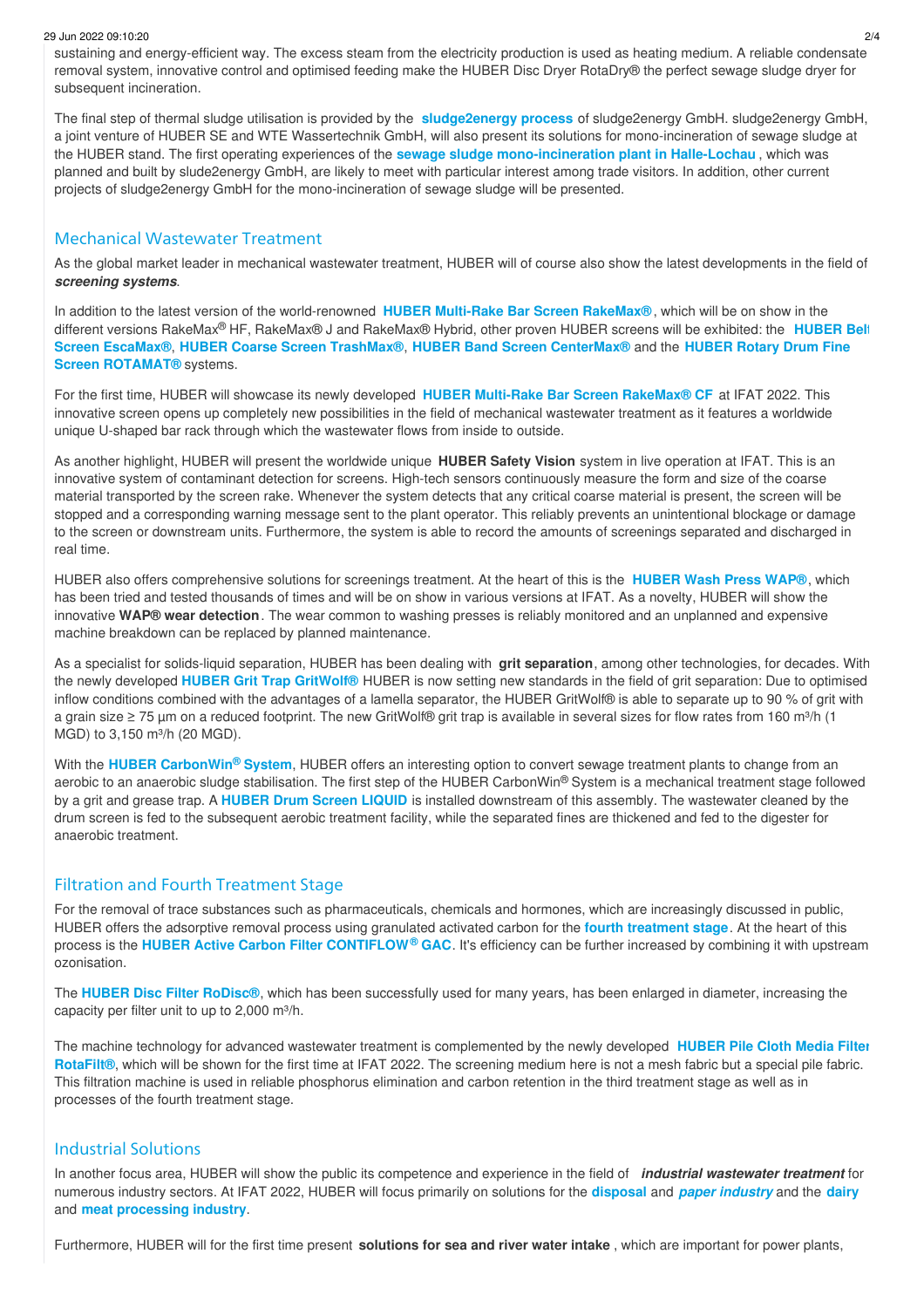#### 29 Jun 2022 09:10:20 3/4

desalination plants or the chemical industry, for example. The water is usually treated in a multi-stage process and HUBER has developed several new screen types to meet the special intake requirements, including the **HUBER Grab Screen [TrashLift](/products/screens-and-fine-screens/perforated-plate-and-bar-screens/huber-grab-screen-trashlift.html)**.

#### Drinking Water Safety

The *safety of drinking water* is a matter close to HUBER's heart. At IFAT 2022, HUBER will therefore present various practical solutions for burglary prevention for objects requiring protection in the drinking water and wastewater sector. Numerous exhibits will be there to illustrate HUBER's various further developments in the field of **[attack-proof](/productos/equipamiento-en-acero-inoxidable/puertas-especiales/puerta-de-seguridad.html) doors** and **[manhole](/products/stainless-steel-equipment/manhole-equipment/manhole-covers.html) covers** certified to resistance class RC3 according to DIN EN 1627.

## After-Sales Service

A comprehensive and globally available **[after-sales](/service.html) service** has long been an indispensable part of HUBER's service portfolio. IFAT 2022 offers all operators of HUBER machines an excellent opportunity to get comprehensive information from the HUBER service specialists about **[original](/service/huber-lifecycle-service/spare-parts-service.html) HUBER spare parts**, **[HUBER](/service/huber-lifecycle-service/repair-service.html) repairs** and **HUBER [maintenance](/service/service-and-maintenance-contracts.html) contract** options.

Another step towards optimised support for HUBER machinery customers and operators is the **newly developed IoT platform**: stateof-the-art technology captures defined machine data and stores it in a cloud. The data is automatically analysed in real time and, if necessary, measures are derived. At IFAT 2022, interested visitors can see for themselves the performance and benefits of this innovative technology, which of course also takes into account IT security requirements.

IFAT 2022 offers you the chance to take a close look at numerous HUBER products, solutions, applications and innovations. Over 50 products await you on 1,100 m<sup>2</sup> of stand space. Our technical specialists look forward to interesting questions and **stimulating discussions.**



## Organiser Messe München is confident

After IFAT had to be cancelled in 2020 due to the Covid pandemic, organiser Messe München is confident at present that the world's leading trade fair for environmental technologies can take place in 2022 – naturally in compliance with all applicable hygiene regulations and measures to protect against Covid.

## 3,305 exhibitors and 142,472 visitors: the last IFAT 2018 at a glance

IFAT is the world's leading trade fair for environmental technologies and is held every two years at the Messe München Trade Fair Centre. In the fields of water, sewage, waste and raw materials management, companies exhibit their products, solutions and